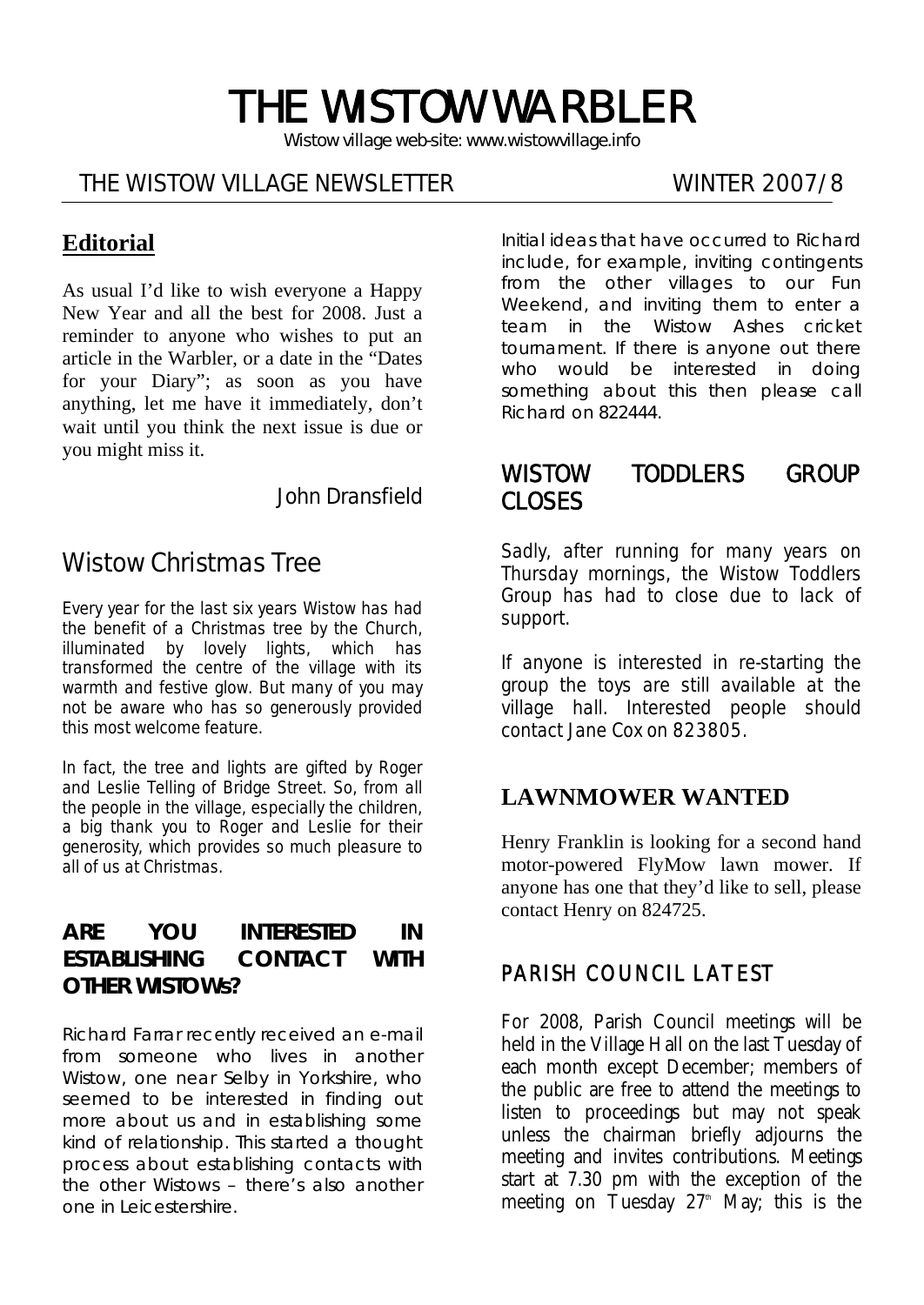Annual Open Meeting, which villagers are encouraged to attend, and starts at 7.00 pm to be followed by the Annual General Meeting (please note that this date is still to be confirmed).

Some of you may have heard that, for this year only, the parish Council is increasing its precept from £6,300 to £12,600. This one-off increase is required primarily in order to totally refurbish the rubber matting under the play apparatus in the playground, as this has now deteriorated to the point where it could be dangerous and was the subject of criticism by ROSPA who oversee the quality and safety of play equipment nationally . In the event of any child having an accident the Parish Council would be potentially liable for paying a substantial claim which could well be considerably more than the one-off precept increase.

Following John Bance's decision to cease using his part of the village allotments, three people expressed an interest in using this land and, following representations at the last Parish Council meeting, the land has been offered to Chris Bowd of Bridge Street.

#### **NEW POLICE INSPECTOR FOR OUR AREA**

The following is a message from our new Sector Inspector:-

"Allow me to introduce myself, I am Mark Newman, the new Sector Inspector for the communities of Ramsey, St Ives and the surrounding villages.

Firstly I have been a Police Officer for over 24 years and have proudly served in the Metropolitan Police and Cambridgeshire Constabulary. Some may call me a career Detective, having served most of my service within various departments of the CID but I hasten to add no matter which field of Policing I am employed in I will always strive to provide the best level of service.

I was born and bred in the Ely area so some might say I am nearly a local, others I'm sure will not, but I hope to use my local knowledge and understanding to help provide the Service you deserve. Although each Community is uniquely different, we all desire the same, a safe, peaceful environment to live in and I want to reassure you that my team and myself will be working to achieve this for each and every one of you.

Hopefully over the coming days, weeks and months I will have the opportunity to meet many of you, to discuss the issues that concern you."

#### **MIGHT YOU BE INTERESTED IN HELPING TO RESEARCH WISTOW'S HISTORY?**

Wistow has a long and interesting history going back to Saxon times, and possibly earlier, and Richard Farrar has suggested that it would be great if a few people got together with a view to delving into the detail of our village's past.

If this is the sort of thing that would appeal to you and you'd like to get involved then give Richard a call on 822444. As a bit of an appetite wetter, I plan to put another article into the next issue of the Warbler about Wistow's past, courtesy of Mac Simpson.

# Wistow In Bloom Latest

Firstly, thanks to all the people who took part in the pansy-planting day in December, and also to those who supplied pansies. They look really pretty, and maybe we could build up the number of plantings year by year.

A "thank you tea party" was held in the Village Hall on Saturday 5<sup>th</sup> January to celebrate our success in winning a Silver Award. Prizes and awards were presented to the children for their efforts in the various competitions that were run during the year, and certificates were also